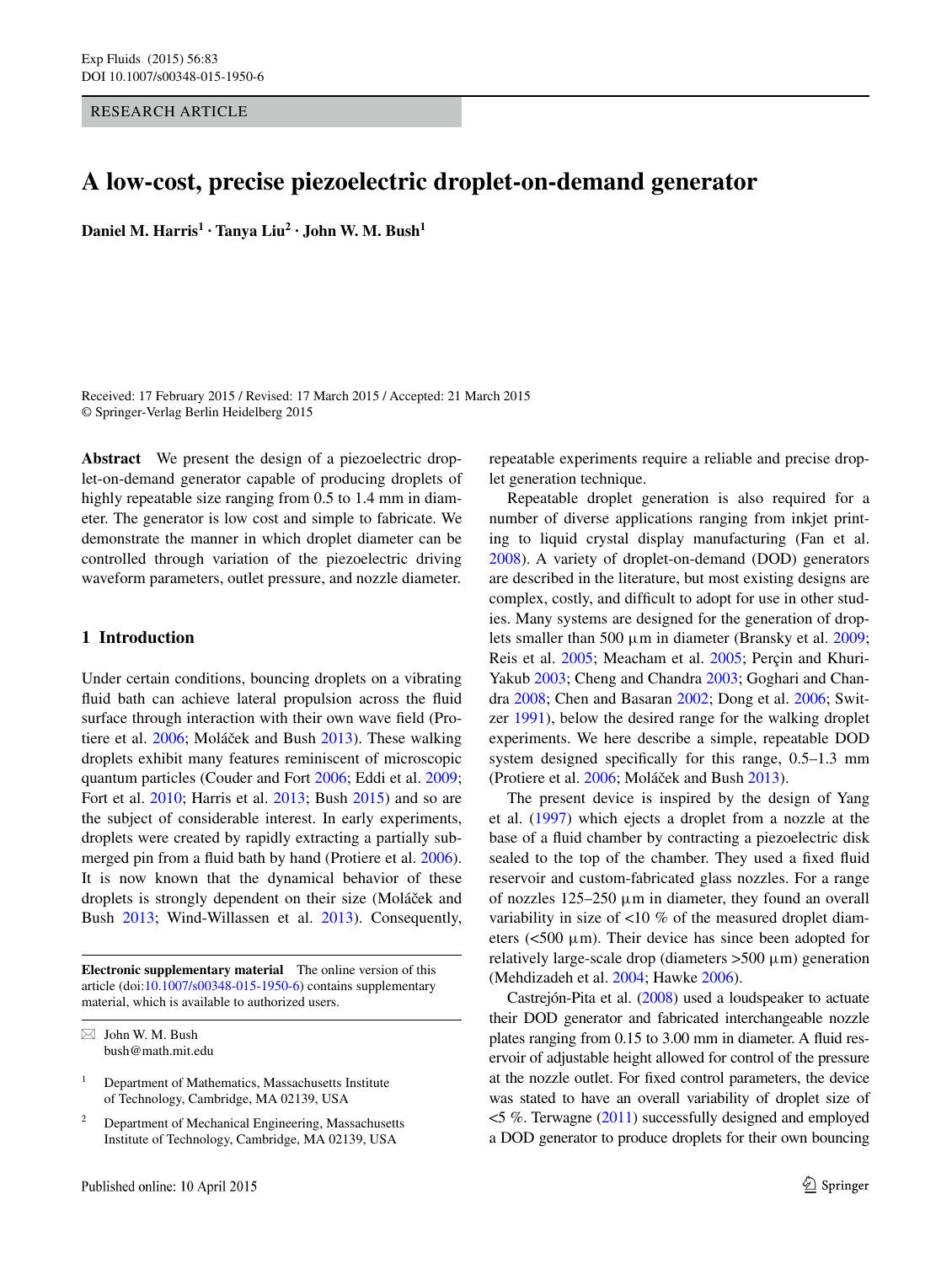droplet experiments (Terwagne et al. [2013](#page-6-19)). Using a piezoelectric disk for actuation, an air pump for pressure regulation, and an excimer-laser machined orifice for droplet ejection, they produced droplets with diameters ranging from  $100 \mu m$ to a few millimeters with a variation in diameter of  $\pm 3$  %.

We here describe a droplet generator design that aims to surpass existing systems in terms of affordability, simplicity, and precision. The generator is capable of producing highly repeatable droplets with diameters in the range of 0.5–1.4 mm with  $\lt 1$  % variability. All components of the design can be purchased for less than a few hundred dollars and fabricated using only manual mill and lathe equipment. A fluid reservoir of variable height is used for pressure regulation, and the only electrical components necessary are a DC power supply, Arduino board, and H-bridge circuit. The generator is tested with 20 cS silicone oil over a range of operating parameters, and the effects of these parameters on droplet diameter are examined.

#### **2 Droplet generator description**

The droplet generator consists of five main components: piezoelectric disk, fluid chamber, nozzle, adjustable-height fluid reservoir, and fluid pump (Fig. [1](#page-1-0)). The piezoelectric actuator is a commercially available piezoelectric buzzer (CUI CEB-35D26, diameter 35 mm, available at Digi-Key: 102-1128- ND). To create an airtight seal between the piezoelectric and fluid chamber orifice, the piezoelectric is first bonded to the top of the fluid chamber with an RTV silicone sealant and then secured in place by an acrylic ring that provides a clamping force on the edges of the piezoelectric. The brass base of the piezoelectric disk is in direct contact with the working fluid; consequently, a pressure pulse is generated in the fluid chamber by the voltage-induced flexure of the disk.

The fluid chamber is a cylinder of 28.6 mm diameter and depth 9.7 mm bored out of an aluminum block. The

<span id="page-1-0"></span>**Fig. 1** Schematic of droplet generator. *Inset* the form of the static meniscus at the nozzle outlet depends on  $\Delta h$ , the difference between the reservoir and nozzle heights. As  $\Delta h$  increases, the fluid recedes into the nozzle. Stable static menisci arise for  $|\Delta h| \leq 2\sigma/\rho g a$ . The schematic is not drawn to scale. Technical drawings for all components are

available in the supplementary

materials

cylindrical chamber tapers down to a tapped hole in the bottom of the chamber where the nozzle is attached and sealed to the base of the generator with an O-ring. Eight stainless steel nozzles ranging from 0.50 to 1.40 mm in outlet diameter with a 45° outer taper were machined and tested. The outer taper discouraged the fluid from wetting the outer surface of the nozzle.

The fluid pressure at the nozzle plane must be regulated so that a stable fluid meniscus forms at the nozzle outlet; specifically, the contact line of the fluid coincides with the lip of the nozzle outlet (Fig. [1](#page-1-0), inset). If the fluid pressure is too high, fluid will drip or flow out of the nozzle continuously, and if it is too low, air will be drawn into the chamber.

A height-adjustable fluid reservoir is connected to the fluid chamber. The reservoir consists of two concentric cylinders 69.9 and 50.8 mm in diameter mounted onto a micrometer drive translation stage (Thor Labs PT1). A small peristaltic pump (Williamson 100 series) pumps fluid into the inner cylinder which overflows into the outer cylinder, thereby maintaining a constant fluid level in the inner cylinder. The height of the reservoir relative to the nozzle outlet determines the hydrostatic pressure at the outlet. Static equilibrium requires that this hydrostatic pressure be balanced by the capillary pressure at the outlet, determined by the adaptive shape of the meniscus (Fig. [1,](#page-1-0) inset). A range of reservoir heights,  $|\Delta h| \leq 2\sigma/\rho g a$ , may thus support a static equilibrium, where  $\sigma$  and  $\rho$  are the surface tension and density of the fluid, respectively, *g* is the acceleration due to gravity, and *a* is the radius of the nozzle outlet.

All air bubbles must be eliminated from the fluid chamber; otherwise, the applied pressure pulse may lead to gas compression rather than liquid ejection. To accomplish this, the generator is inverted and held at a lower height until fluid bleeds from the nozzle. The nozzle tip is then sealed with an elastic band while the chamber is restored to the upright position. The elastic band is then removed, and

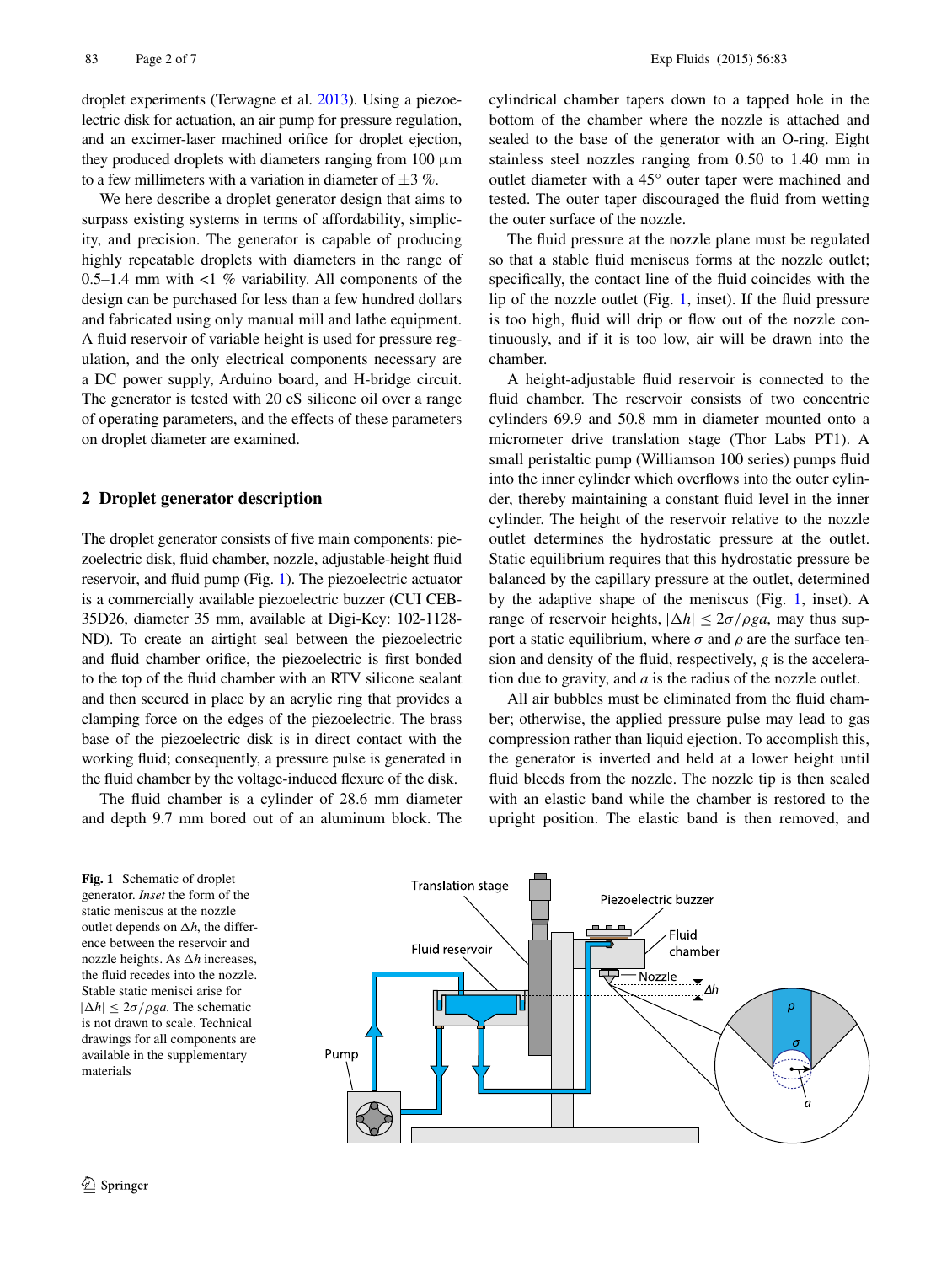the exterior of the nozzle dried with a lint-free cloth, again to discourage wetting of its outer surface. During normal operation, this bleeding procedure need only be performed once at the beginning of the experiments.

The electrical components used for driving the piezoelectric element consist of an adjustable DC power supply (0–72 V), H-bridge circuit, and Arduino Uno microcontroller. The piezoelectric piece is driven by a square voltage waveform, an example of which is shown in Fig. [2.](#page-2-0) When not in use, the piezoelectric piece is supplied with a constant negative voltage. The sudden application of a positive voltage causes the piezoelectric piece to contract and generates a positive pressure pulse in the chamber that forces liquid through the nozzle. Reverting to a negative voltage causes the piezoelectric to expand and creates a negative pressure fluctuation that draws liquid back into the chamber. Under the right operating conditions, this sequence of expansion and contraction expels a single droplet from the nozzle. While studies have been done on the effect of driving waveform shape on droplet generation (Chen and Basaran [2002;](#page-5-1) Dong et al. [2006](#page-6-6)), we employ a square waveform in order to simplify the required circuitry.

Arduinos are microcontroller boards commonly used for rapid prototyping projects. Two digital output pins of the Arduino Uno are connected to an H-bridge circuit, which allows for the rapid reversal of the polarity of the applied voltage to the piezoelectric element. The two electrical control parameters are thus the amplitude (voltage) and the duration (pulse width) of the square pulse. The pulse width of the piezoelectric driving waveform can be controlled to high precision, with a resolution of  $1 \mu s$ . To ensure precise timing, interrupts were disabled during critical portions of the Arduino timing code. This simple electrical system



<span id="page-2-0"></span>**Fig. 2** Example of a typical waveform used to drive the piezoelectric element

eliminates the need for a pulse generator (or function generator and amplifier) as is typically used in such devices (Yang et al. [1997](#page-6-10); Terwagne [2011;](#page-6-13) Castrejón-Pita et al. [2008](#page-5-2)).

#### **3 Experimental setup**

In order to assess the repeatability of the system, the droplet generator is placed between a 20-W LED light source and a high-speed camera (Phantom v5.2, macro lens,  $2 \times$ teleconverter, tube extension). A single image is captured per droplet generated. The timing of the image capture is synchronized with the droplet generator by a trigger signal sent to the camera by the Arduino. In a typical image capture sequence, the Arduino triggers a voltage pulse sent to the piezoelectric piece, waits for a specified delay time (typically between 15 and 80 ms), and then triggers the camera system to capture an image.

After image collection, droplet diameter data are extracted from the images with a Canny edge detection algorithm in MATLAB (Canny [1986](#page-5-4)). The algorithm finds edges in an image by identifying local discontinuities in intensity and then fits an ellipse to the detected droplet edge using a least-squares method. The equivalent diameter of the droplet in pixels is then calculated from the volume of the axially symmetric ellipsoid inferred from the fitted ellipse (Fig. [3](#page-3-0)). The diameter measurement in pixels is converted to millimeters using the mm/pixel resolution calculated using a microscope calibration slide and is found to be  $3.27 \pm 0.02$  µm/pixel. Henceforth, error bars reported for diameter measurements represent the combination of uncertainty from this calibration resolution and actual variation in droplet diameters. When the error bar is not visible, its extent is exceeded by the marker size.

All experiments reported below were conducted with the fluid used in the walking droplet experiments, 100 % pure silicone oil of density  $\rho = 950 \text{ kg/m}^3$ , surface tension  $\sigma = 0.0206$  N/m, and kinematic viscosity  $v = 20.9 \pm 0.1$  cSt. We can assess the relative influence of viscous and capillary forces by the Ohnesorge number:  $Oh = \frac{\mu}{\sqrt{\sigma R_n \rho}}$  where  $\mu = \rho \nu$  is the dynamic viscosity of the fluid and  $R_n$  is the radius of the nozzle. For the present experiments,  $0.16 < Oh < 0.28$ , indicating that viscosity has a relatively minor dynamical influence. We thus expect the trends reported here to hold for fluids of comparable or lower viscosities. At least 2500 images are captured and analyzed for each diameter measurement presented in the following sections. Droplets are generated at a frequency of 5 Hz. Below approximately 10 Hz, the droplet size was independent of the driving frequency. The generator can thus be operated at arbitrarily slow generation rates (in true DOD mode) without change of behavior or performance.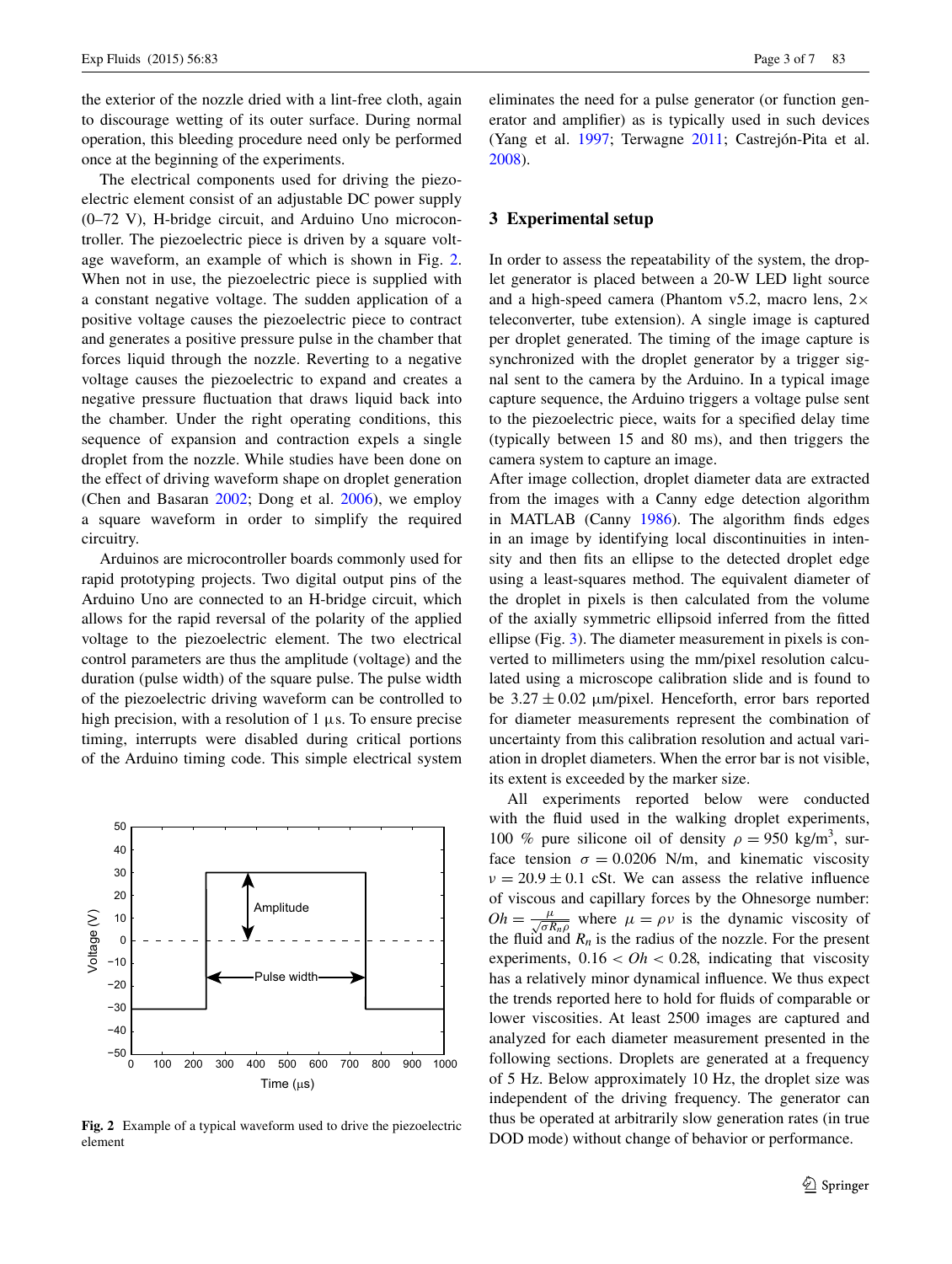

<span id="page-3-0"></span>**Fig. 3 a** Typical droplet photo prior to image processing for diameter inference. **b** Fitted ellipse from edge detection. **c** Principal axes of ellipse used to calculate the volume of the ellipsoid assuming axial symmetry about the vertical axis. The equivalent droplet diameter is calculated from this ellipsoid volume



<span id="page-3-1"></span>**Fig. 4** Dependence of droplet generation on pulse width for the same nozzle diameter (1.40 mm) and applied voltage (30 V). **a** No droplet is generated with a 460-μs pulse width. **b** A single droplet is generated with a 660-μs pulse width. **c** Multiple droplets are generated with a 850-μs pulse width. Neighboring images are separated by 1 ms

#### **4 Results**

For a given nozzle, a range of parameters exist for which a single droplet is ejected. Previous studies have shown that the size and behavior of ejected droplets depend on the pulse width and voltage of the piezoelectric driving waveform (Fan et al. [2008;](#page-6-0) Reis et al. [2005](#page-6-1); Shin et al. [2011](#page-6-20); Tsai and Hwang [2008\)](#page-6-21). Figure [4](#page-3-1) shows the changing system behavior as the pulse width is increased. In Fig. [4](#page-3-1)a, the pulse width is too short for droplet generation to occur. With an increased pulse width (Fig. [4](#page-3-1)b), a single droplet is successfully generated. When the pulse width is increased further, a secondary droplet pinches off from the tail of the primary droplet (Fig. [4c](#page-3-1)). In general, a range of pulse widths exists for which a single droplet is formed.

Figure [5a](#page-3-2) shows that when other control parameters are fixed, the ejected droplet diameter tends to increase with increasing pulse width. For a pulse width of  $380 \mu s$ , the measured droplet diameter achieves its minimum: No droplet generation occurs below this limit. Above the upper pulse width limit of 540 μs, satellite droplet formation occurs. Between these limits, a single droplet is generated. If the pulse width is held fixed, the voltage can be used as the primary control parameter (Fig. [5b](#page-3-2)). Upper and lower voltage limits then exist, above which satellite droplets form and below which no droplets are generated, respectively.

To explore the influence of the nozzle outlet pressure, drop diameter measurements were taken over a range of equilibrium fluid reservoir heights, for which there was no dripping or air intake. We denote by  $\Delta h$  the difference between the reservoir height and nozzle plane:  $\Delta h = 0$ when the reservoir surface is aligned with the nozzle outlet



<span id="page-3-2"></span>**Fig. 5** Influence of electrical control parameters on droplet diameter with a 0.90-mm diameter nozzle. **a** Effect of pulse width variation with amplitude 30 V and reservoir height  $\Delta h = 0$ . **b** Effect of voltage

amplitude with 460 μs pulse width and  $\Delta h = 0$ . **c** Effect of reservoir height with pulse amplitude of 30 V and pulse width of 460  $\mu$ s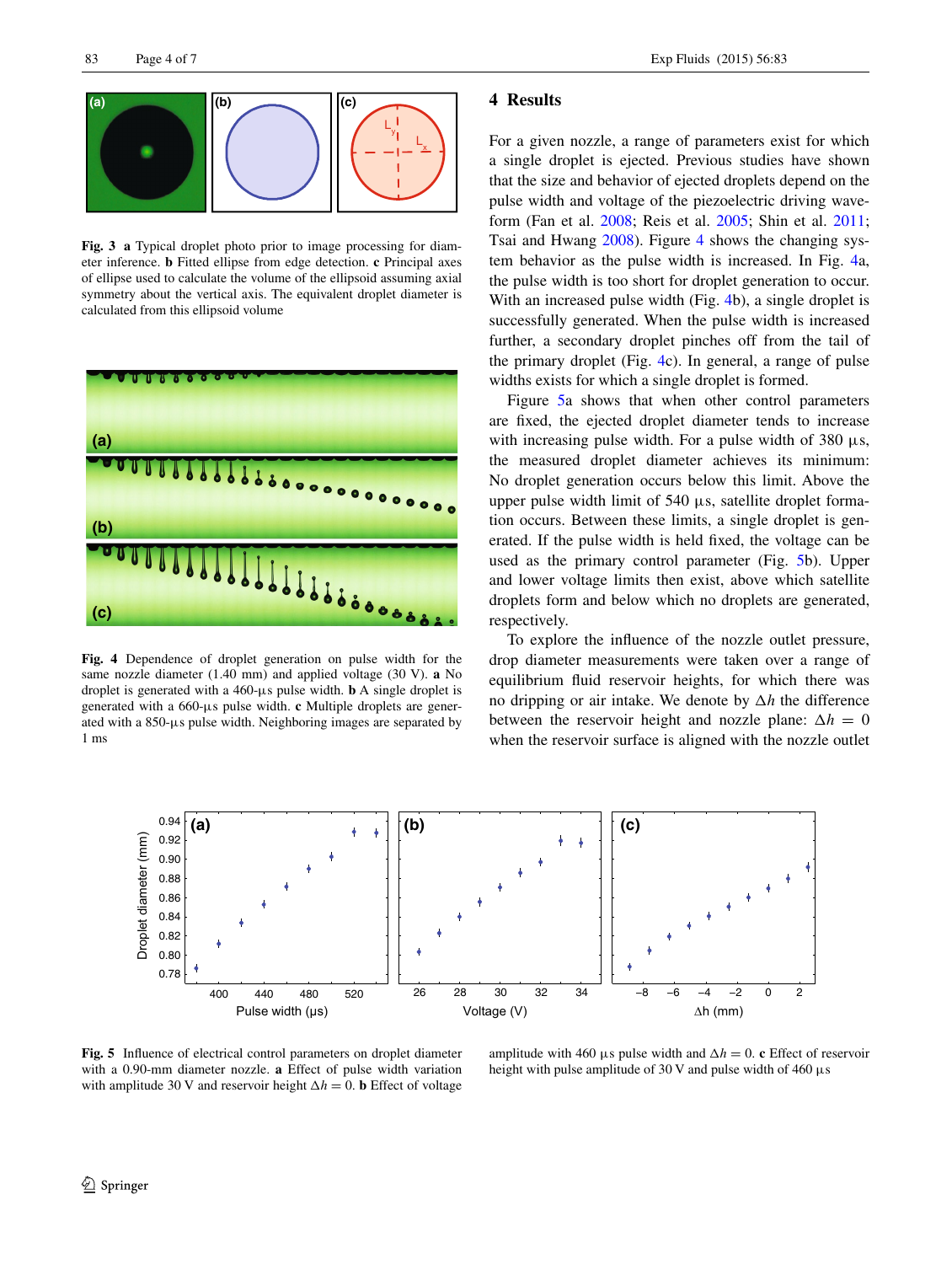(Fig. [1](#page-1-0)). Figure [5c](#page-3-2) shows the dependence of droplet diameter on  $\Delta h$  for a fixed voltage and pulse width.

To compare the operation of the generator with and without the pump, 5000 droplets were generated while the pump was running, and 5000 more with the pump turned off. A comparison of the droplet diameters in Fig. [6](#page-4-0) indicates a steady decrease in droplet diameter without the use of the pump. This dependence is consistent with that on reservoir height. The decrease in measured diameter is <2 % after 5000 droplets. The pump is thus unnecessary for applications requiring only a small number of droplets. Increasing the diameter of the fluid reservoir would also minimize this effect.



<span id="page-4-0"></span>**Fig. 6** Comparison of droplet generation with and without the peristaltic pump that replenishes the reservoir. Without the pump, the droplet diameter steadily decreases as the fluid in the reservoir is depleted. Data are obtained for the 0.90-mm diameter nozzle, voltage of 30 V, and pulse width of 460 µs



<span id="page-4-1"></span>**Fig. 7 a** *Upper* and *lower curves* represent the upper and lower pulse width limits for single droplet generation from nozzles with different diameters with a fixed voltage (30 V) and reservoir height ( $\Delta h = 0$ ).

Eight different nozzles ranging from 0.50 to 1.40 mm in diameter were fabricated and tested with the droplet generator. The upper and lower pulse width limits at a fixed voltage were measured for each nozzle and are reported in Fig. [7](#page-4-1)a. Droplet diameter measurements taken at these limits, reported in Fig. [7](#page-4-1)b, represent the largest and smallest achievable droplets for a given nozzle. While the droplet diameter is roughly determined by the nozzle diameter (Chen and Basaran [2002\)](#page-5-1), variation of the pulse width allows for a range of droplet sizes to be produced with a given nozzle.

Our results indicate that the generation process is highly repeatable for a single run. Diameter measurements of over 2500 droplets generated with the same operating parameters have variations of <0.5 %. Another relevant diagnostic for laboratory used is the day-to-day repeatability, the system's robustness to disturbance. To assess this diagnostic, an air bubble was intentionally introduced into the fluid chamber and removed using the bleeding procedure. This process was repeated multiple times with diameter data taken after each trial, and the results are shown in Fig. [8.](#page-5-5) Even with such disturbances, the variation in droplet diameter across multiple trials is still within  $\pm 1$  %. This additional uncertainty may be caused by slight differences in the pinning of the contact line at the nozzle outlet after the exterior of the nozzle is dried, or minor variations in the image calibration (mm/pixel) between runs.

### **5 Conclusion and recommendations**

We have presented and evaluated the potential of a simple piezoelectric droplet generator designed for use in experimental studies of walking droplets. The droplet size is



**b** Droplet diameters for each nozzle evaluated at upper and lower pulse width limits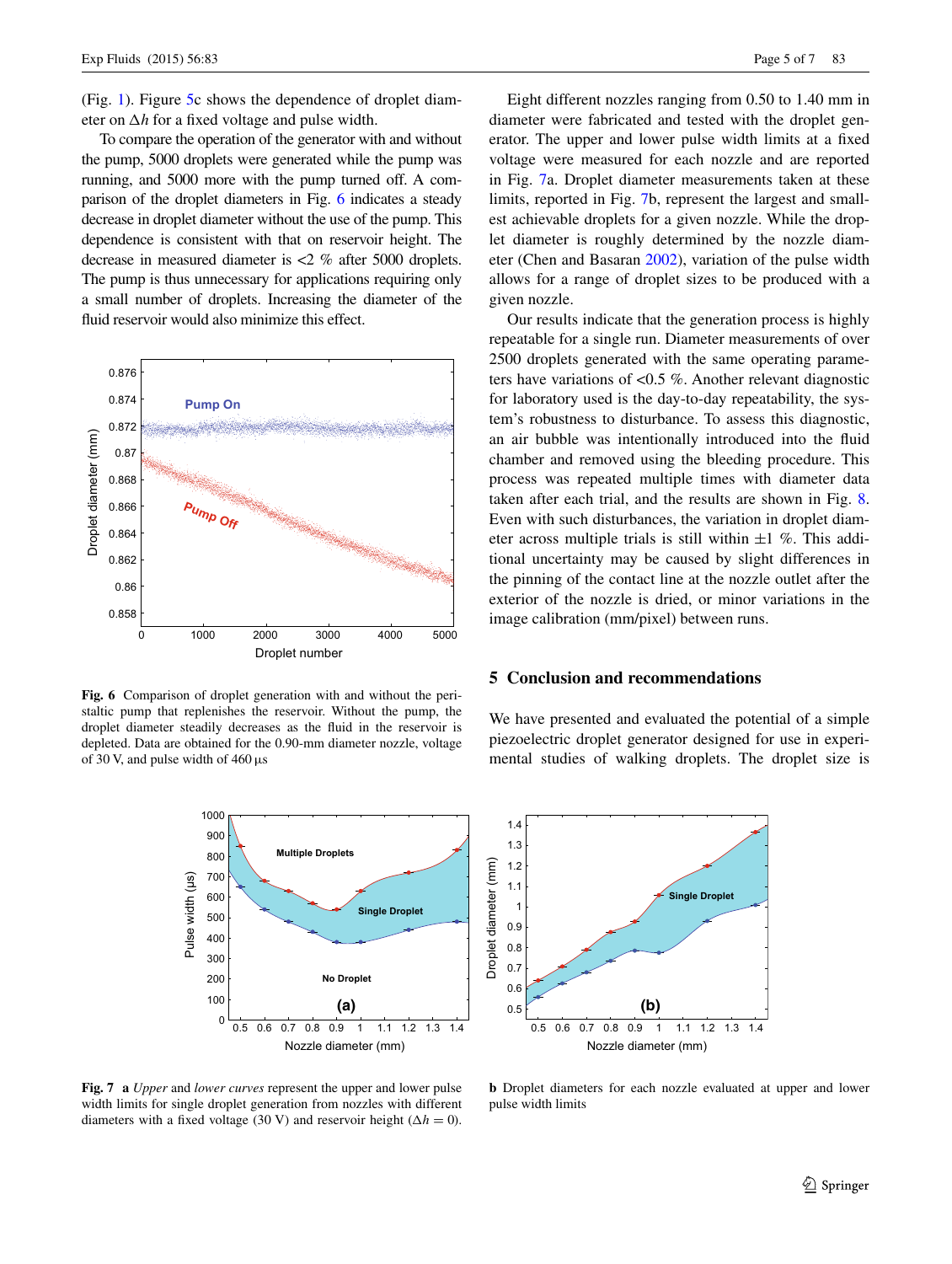

<span id="page-5-5"></span>**Fig. 8** Day-to-day repeatability of droplet diameters generated from a 0.90-mm diameter nozzle with a pulse width of 460 μs and voltage of 30 V. Between each measurement, air was introduced into the chamber and the bleeding procedure repeated



**Fig. 9** To deposit the droplets onto the fluid bath, they are directed down a curved surface wetted with a thin layer of silicone oil

<span id="page-5-6"></span>roughly prescribed by the nozzle diameter; nevertheless, a range of droplet sizes can be generated through variation of either the pulse width, voltage, or reservoir height. For a single run, droplet diameters are repeatable to within  $\pm$ 0.5 %, while the day-to-day variation in droplet diameter is approximately  $\pm 1$  %. This droplet generator is simpler than its predecessors, but still achieves satisfactorily repeatable results. The generator is low cost and simple to manufacture. All necessary components of the present design can be purchased for less than a few hundred dollars. A redesign of the generator for fabrication via rapid prototyping



**Fig. 10** A stable lattice of oil droplets formed with our droplet generator bounces on the surface of a vibrated oil bath

<span id="page-5-7"></span>techniques such as 3D printing could further lower the manufacturing cost.

The high repeatability and range of droplet diameters producible from this generator design make it an excellent candidate for use in walking droplet experiments. To avoid coalescence in depositing the droplets onto the vibrating bath, we direct the droplets down a curved surface prewetted by a thin layer of silicone oil applied with a brush (Gilet and Bush [2012\)](#page-6-22) as shown in Fig. [9](#page-5-6). The drops thus impact the bath surface at an acute angle, thereby skipping and rolling before settling into a stable bouncing or walking state. Multiple bouncing droplets created in this fashion can self-organize into stable lattice arrangements (Eddi et al. [2009](#page-6-23)) as demonstrated in Fig. [10.](#page-5-7)

**Acknowledgments** The authors gratefully acknowledge the financial support of the NSF through Grants CBET-0966452 and CMMI-1333242; D. M. H. was supported through the Graduate Research Fellowship Program. The authors thank L. Tambasco for help with the initial experiments.

### **References**

- <span id="page-5-0"></span>Bransky A, Korin N, Khoury M, Levenberg S (2009) A microfluidic droplet generator based on a piezoelectric actuator. Lab Chip 9(4):516–520
- <span id="page-5-3"></span>Bush JWM (2015) Pilot-wave hydrodynamics. Annu Rev Fluid Mech 47(1):269–292
- <span id="page-5-4"></span>Canny J (1986) A computational approach to edge detection. IEEE Trans Pattern Anal Mach Intell 6:679–698
- <span id="page-5-2"></span>Castrejón-Pita JR, Martin GD, Hoath SD, Hutchings IM (2008) A simple large-scale droplet generator for studies of inkjet printing. Rev Sci Instrum 79(7):075108
- <span id="page-5-1"></span>Chen AU, Basaran OA (2002) A new method for significantly reducing drop radius without reducing nozzle radius in drop-ondemand drop production. Phys Fluids 14:L1–L4